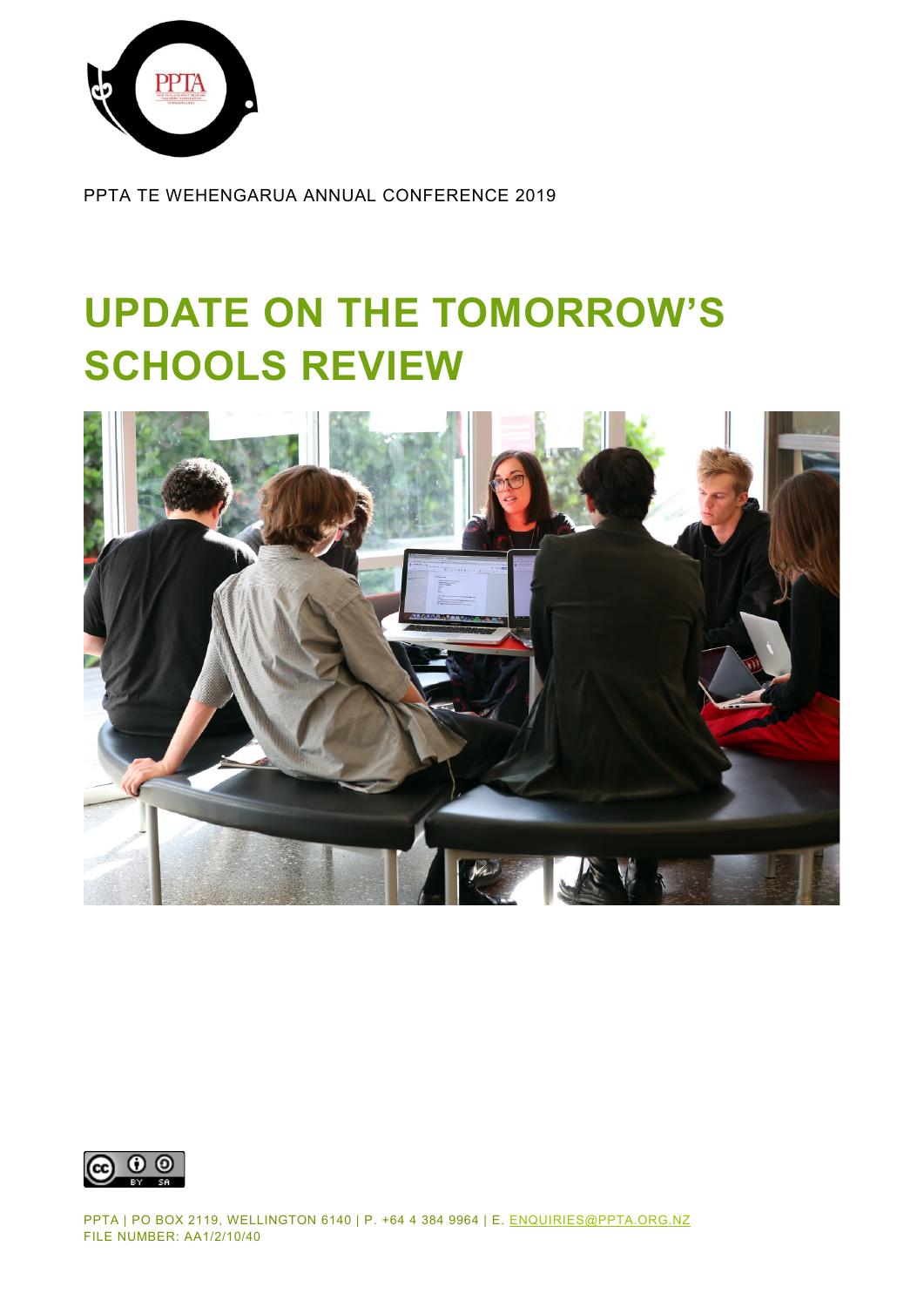The Tomorrow's Schools Independent Taskforce has made a comprehensive case for change to our education system, providing strong evidence of the inequity and underachievement in the current system. On the education front many of its proposals align with existing PPTA policy. However the proposed structure, particularly the hub model, poses serious risks to teachers' terms and conditions.

While PPTA appreciates that Our Schooling Futures: Stronger Together Whiria Ngā Kura Tūātinitini is a blue skies document and that detail is necessarily limited at this stage, lack of detail means that we can only speculate on what the structure will look like and how it will operate.

This paper first summarises the key points in PPTA's submission on the report, and goes on to discuss concerns and state bottom lines that the government must meet if it wishes to gain PPTA's support.

# <span id="page-1-0"></span>**RECOMMENDATIONS**

- 1. That the report be received.
- 2. That PPTA supports an education system that provides timely and appropriate support to schools so that they can meet the needs of all their students.
- 3. That PPTA will only support proposals if national collective agreements are retained.
- 4. That teacher and principal terms and conditions be retained in any transition phase.
- 5. That PPTA rejects the proposal that principals be employed on limited tenure.
- 6. That PPTA's position is that if the College of Educational Leadership is established within the Teaching Council then it be fully centrally funded.
- 7. That PPTA seeks representation on the Establishment Group.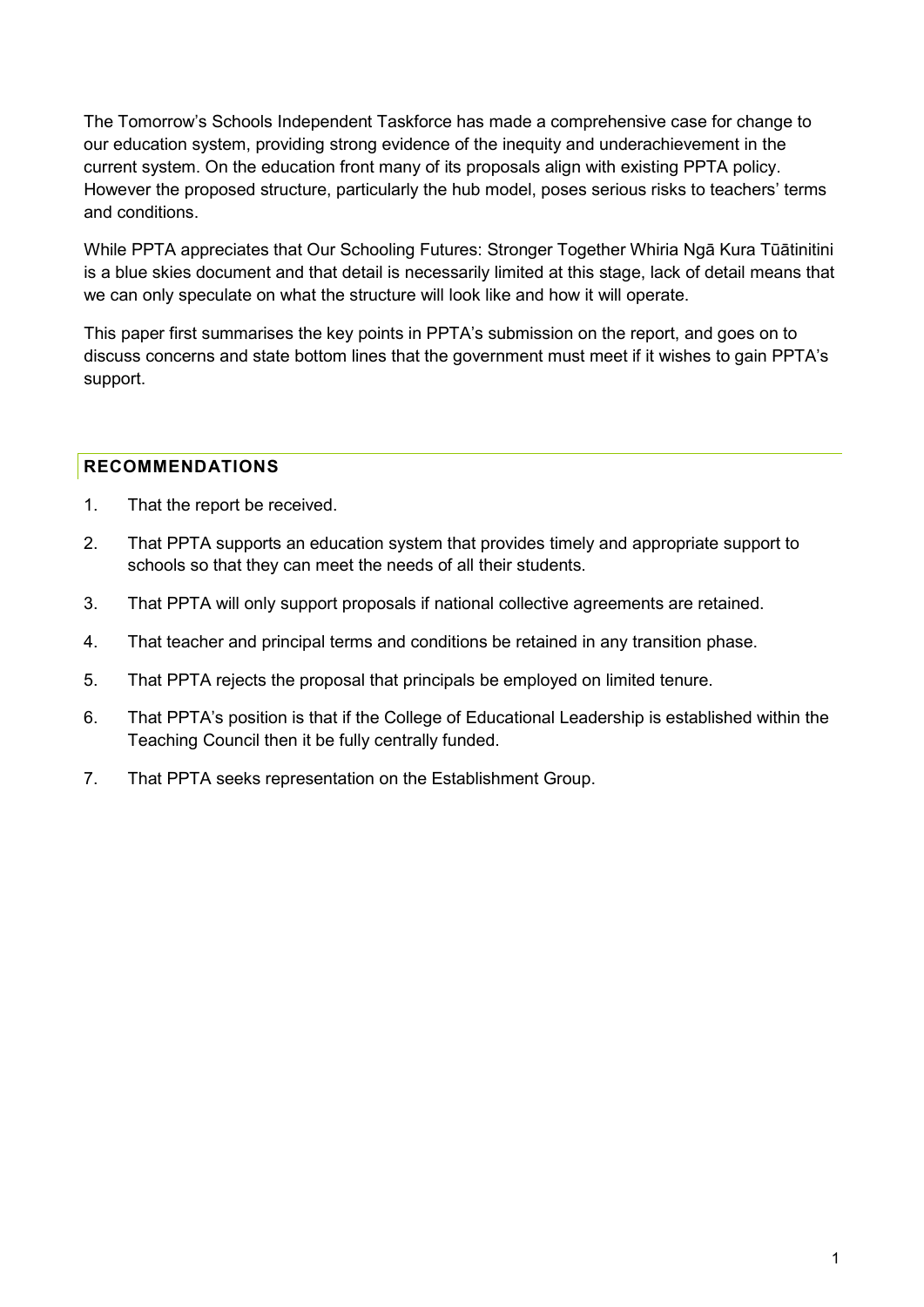# 1. CONTENTS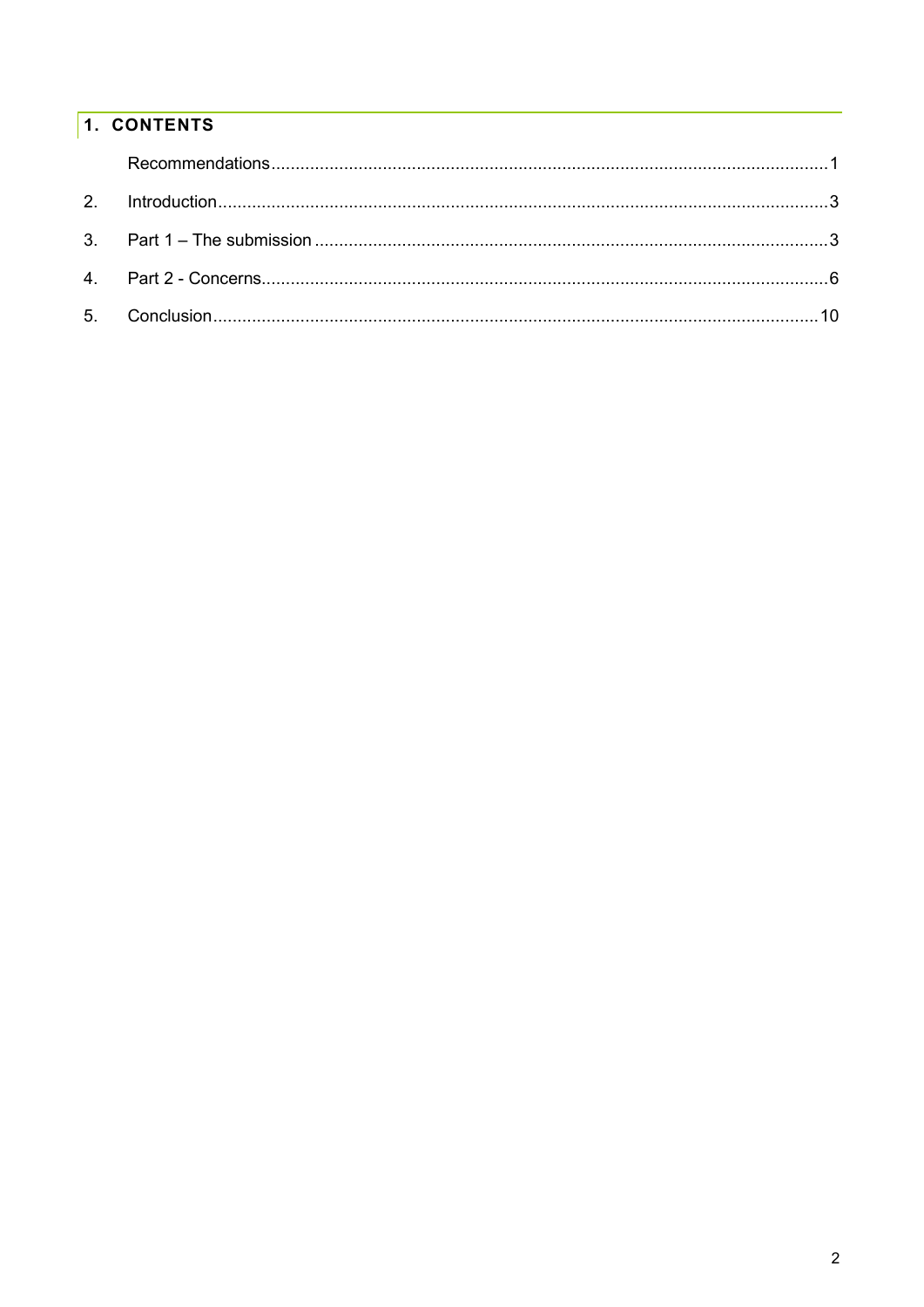# <span id="page-3-0"></span>**2. INTRODUCTION**

- 2.1. With the Tomorrow's Schools Review in its final phase, there is eager anticipation about what parts of Our Schooling Futures: Stronger Together Whiria Ngā Kura Tūātinitini (the report) will go through from the first draft, and what will be changed. The Tomorrow's Schools Independent Taskforce (the taskforce) sought an extension because of the amount of feedback it received, so it is likely that there will be some significant changes to, or at least more detail about, the proposals. The minister will then consider the final report and make his recommendations.
- 2.2. It is unsurprising that the report polarised people, after all how schools are governed, administered and managed affects the everyday lives of teachers, parents and students. The introduction of Tomorrow's Schools is still branded in the memory of older teachers and parents, and is a cautionary tale of how an attempt to improve the system can go so wrong.

### <span id="page-3-1"></span>**3. PART 1 – THE SUBMISSION**

3.1. **How did PPTA respond to the taskforce proposals? (For full submission see PPTA website)**

PPTA found that the taskforce makes a comprehensive case for change and has provided strong evidence of the equity and achievement failings of the current system. We supported the move away from unhealthy competition between schools to a system that ensures that schools are fully supported at the local level so that they can meet the needs of all their students, and that allows decisions to be made at the appropriate level. This includes the provision of an extended range of services to teachers and principals, especially around curriculum, assessment, leadership and learning support, including the sharing of professional expertise through secondments and enhanced career paths for teachers.

#### **3.2. Governance**

PPTA supports the proposal to regionalise some tasks that boards may find onerous (property maintenance and buildings, human resources, procurement, digital technology services, accounting, financial reporting, administration around suspensions) and the provision of more focused leadership support for principals, with a view to providing early assistance so schools are not left to sink into a spiral of decline.

- 3.3. We support a reoriented role for boards of trustees. There is no doubt that parental engagement with schools is an important contributor to children's success and one of the positive things to come out of Tomorrow's Schools was that secondary schools, in particular, became more open to parental involvement and more aware of the importance of keeping parents informed and building relationships with them. However, there are too many decisions currently made at board of trustee level that boards are neither the most skilled nor the most efficient body to make. In addition the temporary nature of the job means that principals spend large amounts of time inducting and training boards.
- 3.4. Further, many boards do not have the expertise to undertake principal appraisals and either do it badly, or use an external appraiser of their own choice which can leave a board none the wiser as to the true level of their principal's performance. They are also able to make decisions that impact on surrounding schools without necessarily consulting those affected.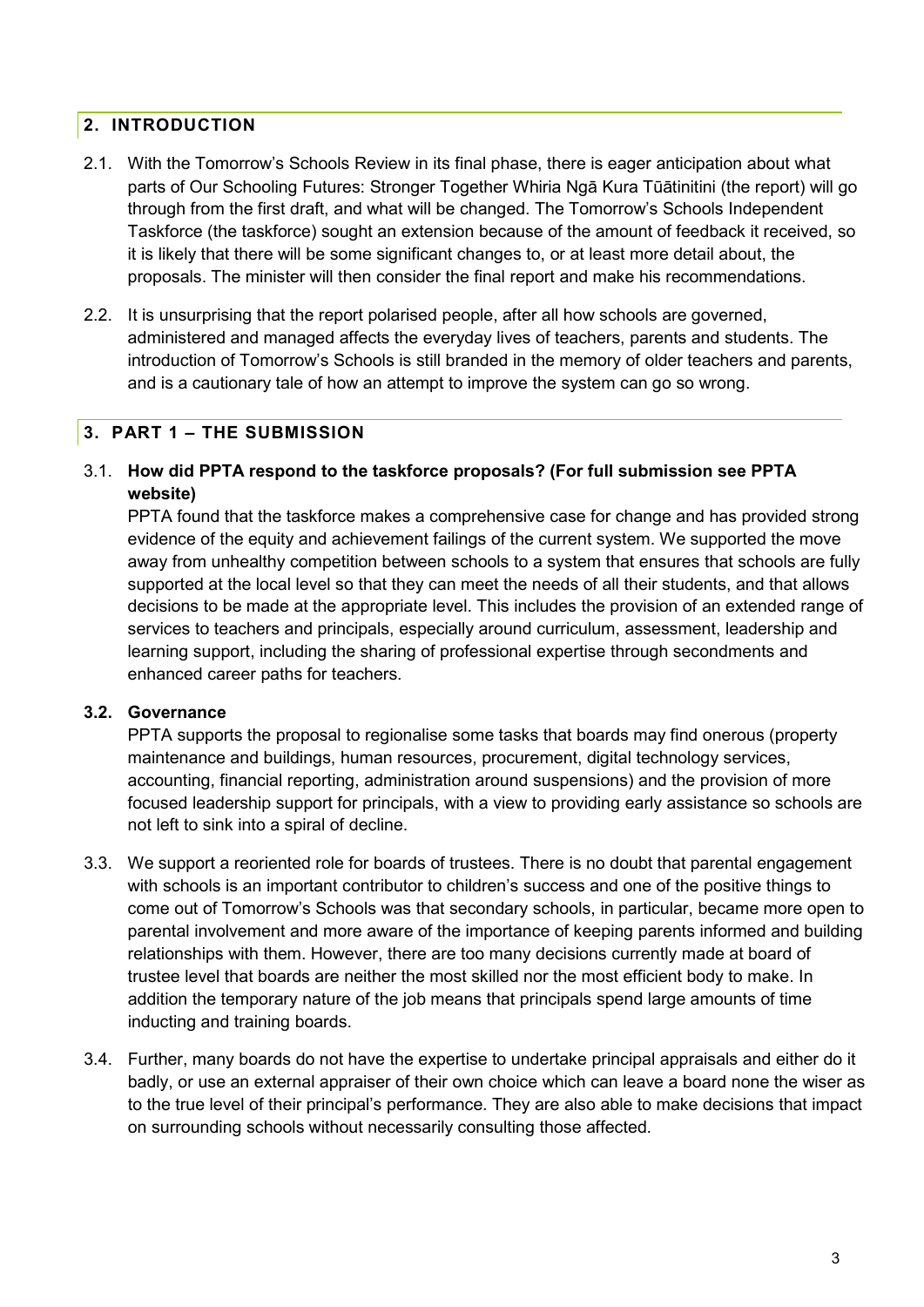- 3.5. Under the proposed changes principals' roles will be different. Some of the functions are proposed to move to an education hub and others, previously under the board's domain, will end up on principals' shoulders. There is likely to be mixed reactions from principals, some relishing the ability to focus more on educational matters, others mourning their lack of autonomy.
- 3.6. PPTA does not support all the elements of the proposed regional structure (hubs). While appreciating that a regional body that provides the support and coordination that the system currently lacks, is needed, we felt the model appeared too similar to District Health boards national coherence could be compromised. In particular PPTA needs more clarity around the industrial and employment implications of the hub model, for example a clear statement regarding national collective agreements would allay some of the apprehension felt by teachers and principals.
- 3.7. We do not support principals being appointed on limited tenure.

### **3.8. Schooling Provision**

PPTA supports the increased resourcing to support Māori education which is in line with our constitution "to affirm and advance Te Tiriti O Waitangi" and policy to "assert the central role of secondary schooling in New Zealand's education structures and that Māori medium education in Te Reo Māori me ona tikanga be an essential part".

- 3.9. PPTA also supports the goal to prioritise Pacific language options.
- 3.10. We support smooth transitions across schools types and advocate for the establishment of fullservice schools with appropriate health and social support on site.
- 3.11. We support Alternative Education Centres noting that this will be welcomed by PPTA members who feel that too often they are left to cope with students whose behavioural needs are beyond anything the schools can deliver. However, we oppose the taskforce's call to break up secondary schools and replace them with middle schools and senior high schools, arguing that this would be expensive, disruptive and would severely undermine specialist delivery particularly in STEM subjects.

### **3.12. Competition and Choice**

PPTA has consistently opposed those aspects of Tomorrow's Schools that have created winner and loser schools, inequity and racial polarisation. Consequently it supports proposals which encourage better management of the network, fair access for students with disability and learning support needs, enrolment schemes that do not deliberately exclude some students, restrictions on donations and foreign fee-paying students and assurances that integrated schools are on an even footing with other public schools.

3.13. The taskforce recommends that schools with international fee-paying students would have to demonstrate to the hub that they can cater for those students independently of government funding - in terms of staffing, operational and building needs. We support this idea but are aware that this may have an impact on job prospects for teachers, particularly ESOL teachers and those responsible for international students.

### **3.14. Disability and Learning Support**

PPTA supports improved resourcing, access and coordination for special needs students. This is the area where the competitive ethos has failed completely. In 2000, the Ministry of Education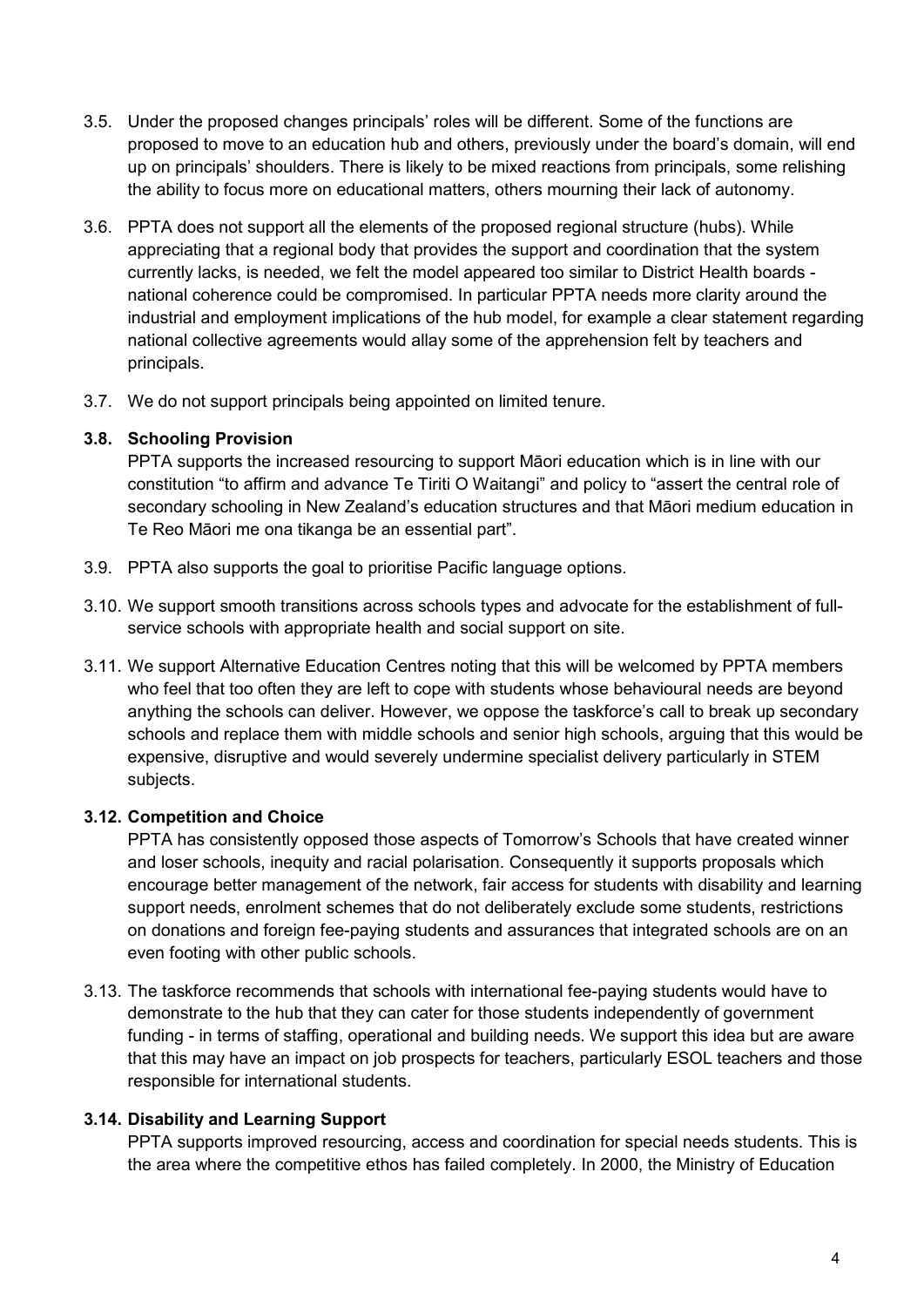dispensed with special units and the experienced staff employed there in the belief that all schools would have to make some effort to accommodate students with additional learning needs. What happened was that the schools that had previously been magnet schools tended to remain that way but without the additional resourcing. At the same time, the tight funding was eked out by creating multiple levels of bureaucratic hoops for schools and parents to jump through to access support. It's not so much that schools don't want to be inclusive but that the funding regime makes it complex and expensive to be involved. A more effective and coordinated system is needed.

3.15. We support a parent's right to choose options other than full inclusion, including special needs units that support partial inclusion as appropriate, and residential special schools if they feel that is more appropriate for their child. We believe that a learning support coordinator will help students to access the support that they need in order to succeed at school.

#### **3.16. Teaching**

PPTA welcomes the prospect of a return to a national system of professional development that respects teachers' knowledge and expertise and supports them to share best practice. The adoption of a contracting system that, in many cases, eliminated local provision, was an absurdity driven by a political dislike of the university-based support services. The current PLD provision has become even more patchy, with a lot of expertise lost to the system when contracts became even more fragmented. As a result of a lack of nationally provided PLD, many schools spend considerable sums employing contractors to deliver whole school PLD which is often not in areas where teachers had identified that they needed help. We believe it is timely that the system be reoriented to better support classroom practice rather than governance, management, and administration.

- 3.17. It is disappointing that the report does not identify salaries and working conditions as a factor in building an effective teaching workforce and instead suggests strategies that plug gaps such as fast-track training for teachers and paraprofessionals. While these are not necessarily bad in themselves, PPTA is not confident that they will be delivered in a way that enhances the profession because the imperative for cheap, politically-driven solutions is so pervasive.
- 3.18. We agree with the taskforce's conclusion about appraisal, which should be a formative and useful process for teachers, but has become a narrow and negative experience, often done cursorily because of teacher workload. It is yet another example of the low-trust, compliance-based model. The vast amount of time that the process takes is unlikely to ever be justified by the outcomes.
- 3.19. PPTA is not opposed to the idea of guaranteed employment for beginning teachers but there are industrial implications. As with many aspects of the report, the employment considerations need serious work and expert input before PPTA's final position can be determined.

#### **3.20. School leadership**

Leadership is one of the most significant in-school influences on student outcomes, and has a significant impact on school culture and the workplaces of our members. Provisions to promote leadership in schools are currently inadequate. We support the need for leadership development at all levels.

3.21. PPTA can see the benefits of moving some tasks from the principal into the regional body to reduce principal workload, allowing them to concentrate on professional leadership. The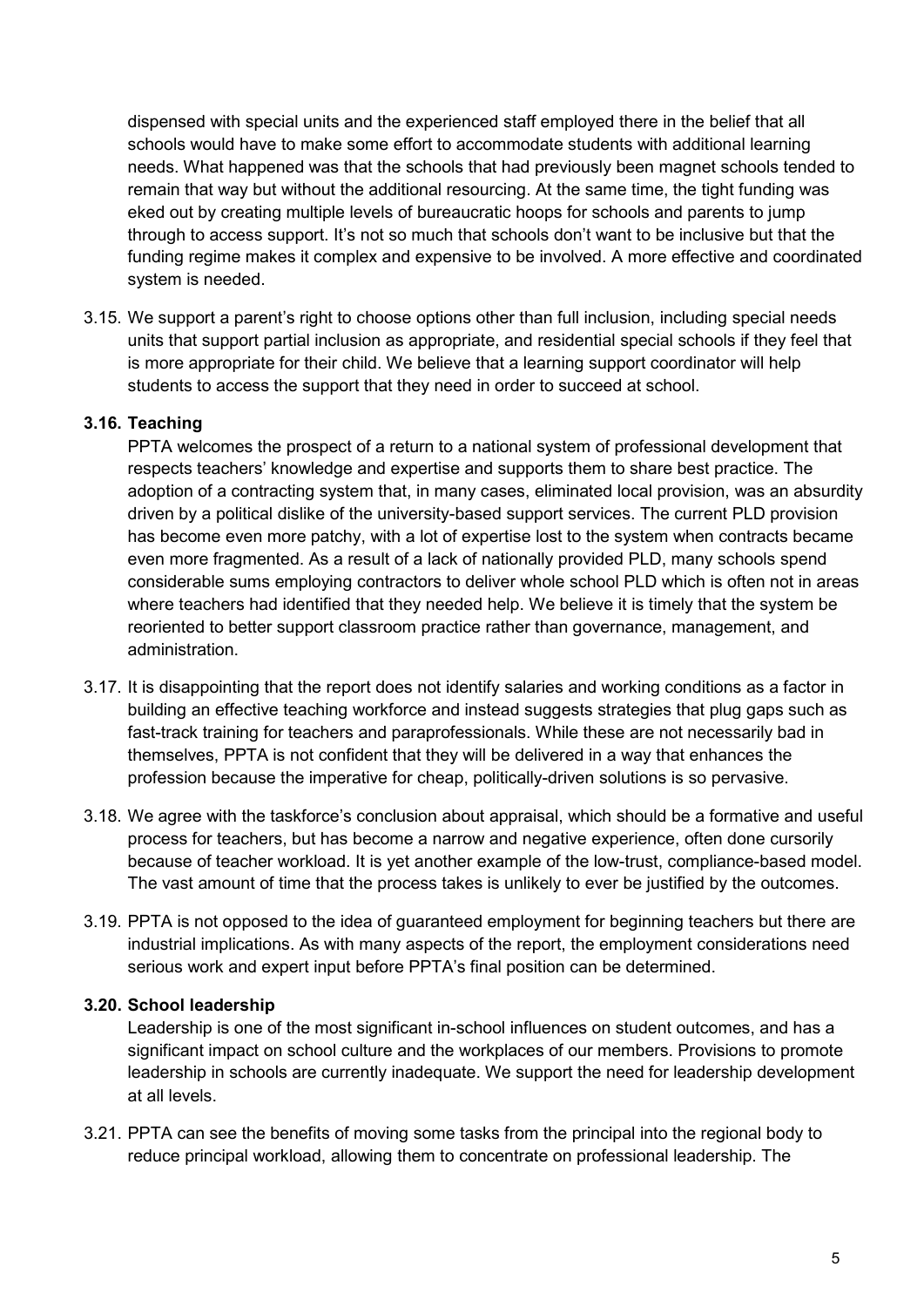appointment of leadership advisors to provide support to principals in what can be a lonely job is an important acknowledgement of the challenges principals face.

# **3.22. Resourcing**

PPTA supports an alternative to decile funding as an equity index better identifies those schools with the highest proportions of disadvantaged students. We believe that this will have direct impact on equitable provision and it is probably the first thing the minister should endeavour to put into action. However, PPTA notes that the recommendation to increase equity funding to 6% of the total pool of funding (from around 3% currently) is not actually high compared to international examples of good practice. The advice that the taskforce received on this issue shows that equity funding in overseas jurisdictions ranges from 5-15% of the total quantum of school funding. Six per cent therefore would still be at the lower end. PPTA's position is that 10% of the total amount of school funding should be equity based, and that this should not come from re-prioritised funding but through new resourcing targeted to the schools serving the most at risk learners.

- 3.23. Given the extensive range of problems with staffing and workload in New Zealand schools, we find it bewildering that the taskforce has chosen to debate the allocation of staffing entitlements between primary and secondary schools while ignoring issues such as class size, non-contact time, understaffing of large schools and curriculum breadth. In doing so it has failed to grasp that secondary and primary staffing formulae are different because specialist delivery requires more staff.
- 3.24. PPTA is not opposed to some rationalisation of the school network providing the process is fair and well-managed and the outcome is an improvement in the quality of education for students. In fact it may be preferable to have the regional body manage the opening and closing of new schools given politicians tend to have short timeframes that preclude them thinking about the long-term needs of the network.

### **3.25. Central Education Agencies**

One of the most destructive aspects of Tomorrow's Schools was the demolition of groups that advised on curriculum. This left teachers without the curriculum support so vital for effective teaching. There is definitely a need to reconstitute a body such as the proposed Curriculum, Learning, Assessment and Pedagogy Unit to provide curriculum leadership.

- 3.26. PPTA supports a high trust model so believes the focus of an Education Evaluation Office on hubs providing support for student achievement and wellbeing provides the right message and incentives.
- 3.27. It has been PPTA policy since 1999 that ERO and NZQA should be reintegrated into the Ministry of Education, in the hope that this will allow synergies in policy development and reduction in red tape. These two bodies have been major drivers of workload for schools so teachers will be unlikely to mourn their passing.

# <span id="page-6-0"></span>4. PART 2 - CONCERNS

4.1. Of course a change to the system cannot cure educational inequality on its own; it will take other levers like increased taxation and redistribution of wealth. However it is clear that the current competitive autonomous structure is a contributor to the underachievement of a significant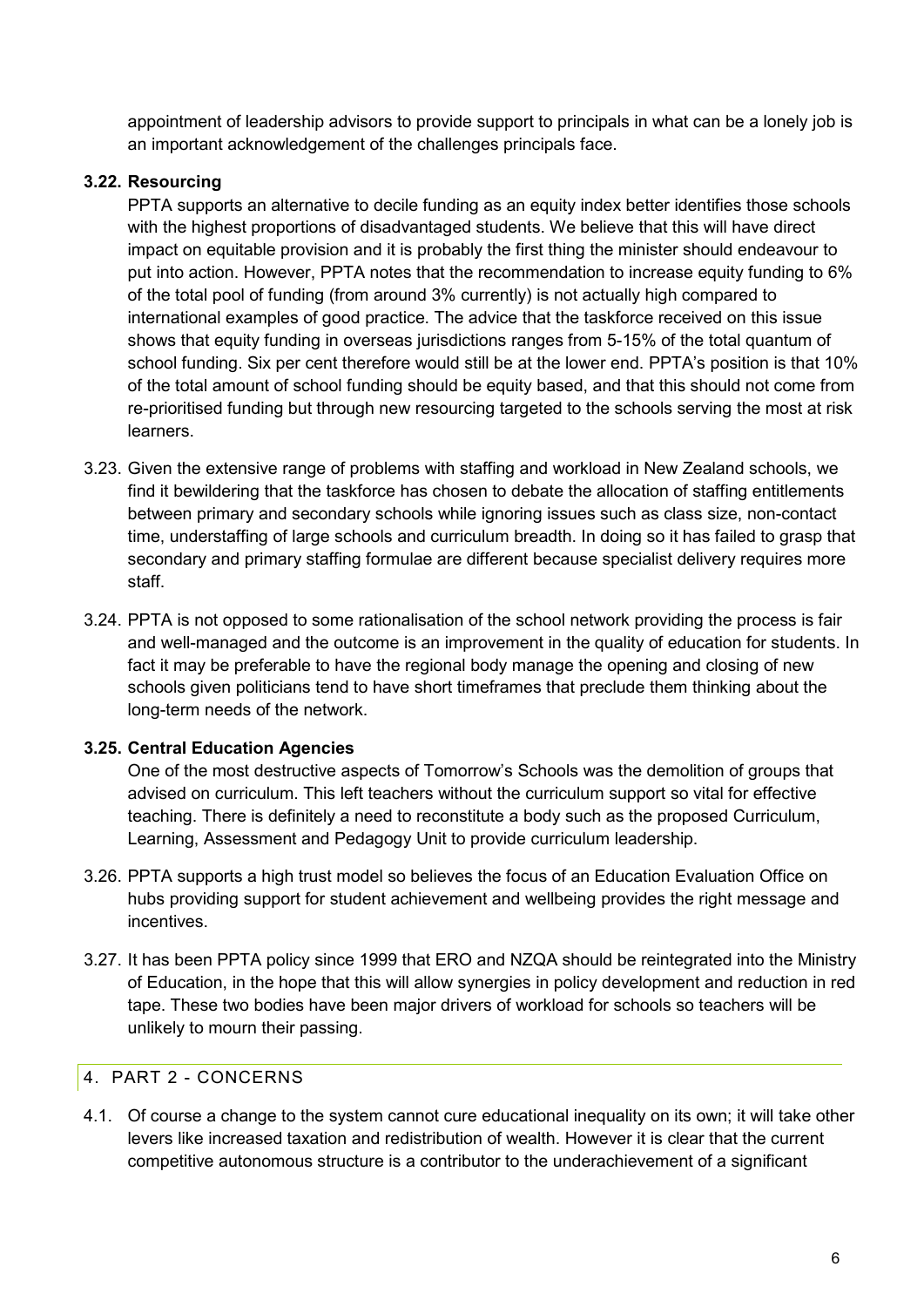proportion of students. While we support change there are a number of issues of concern, many but not all, arising from a lack of detail about the proposed structure.

4.2. In response to some of these concerns the taskforce has said that the report has been misunderstood. With regard to others it has changed its mind. What follows is a brief outline of PPTA's concerns.

#### **4.3. National collective agreements**

The report was silent on the issue of collective agreements. One of the biggest risks of hubs being the employers of teachers and principals is that instead of delegating the power to the Secretary of Education, a future government may change the law so that each individual education hub is able to negotiate its own collective agreement for the schools within its hub.

- 4.4. In response to PPTA's concerns over this matter the taskforce has made it clear that it had no intention of doing away with national collective agreements. Some PPTA members believe that the risk of this happening is no different from the government changing the law to allow site bargaining in individual schools; others disagree, expressing the opinion that in times of change it is easy for hard won terms and conditions to be eroded or changed.
- 4.5. Annual Conference needs to send a clear message to the government requiring an undertaking that national collective agreements will not be threatened by the introduction of hubs. This is Recommendation 3.
- 4.6. While we will still be subject to the whims of future governments, at least we can get an undertaking from the present government that national collective agreements will remain.

### **4.7. Teacher and principal terms and conditions**

The taskforce proposes a move from an individual school-based model to a regional education hub model (with changes to the Ministry and oversight bodies). These new employment arrangements, which include secondments, are more complex than the current arrangements and will need careful transitions so terms and conditions are safeguarded including key entitlements to leave, medical retirement, surplus staffing, salary, and what counts as continuous service. In addition it should be made clear that principal and teacher movements should only be on the basis of agreement from all parties.

4.8. Recommendation 4 is that all terms and conditions of the current system are carried over into any regional structure.

#### **4.9. Principal tenure**

The taskforce's proposal that principals be appointed on 5-year contracts has received much criticism and the taskforce has done a U-turn on this issue. We no longer see this as a major risk but Recommendation 5 makes it clear that PPTA does not support this proposal.

#### **4.10. Secondary compared to primary school staffing entitlements**

PPTA believes that the different staffing arrangements for primary and secondary schools are a function of specialist subject delivery. Should staffing be rebalanced there is a risk that staffing may be taken from secondary schools (and secondary teachers) and given to primary schools. Like the impact of entrenchment, there is a risk of this having flow-on effects for future collective agreement settlements. If the government is so committed to this idea then it would have to make it clear that it was providing new funding to make this happen.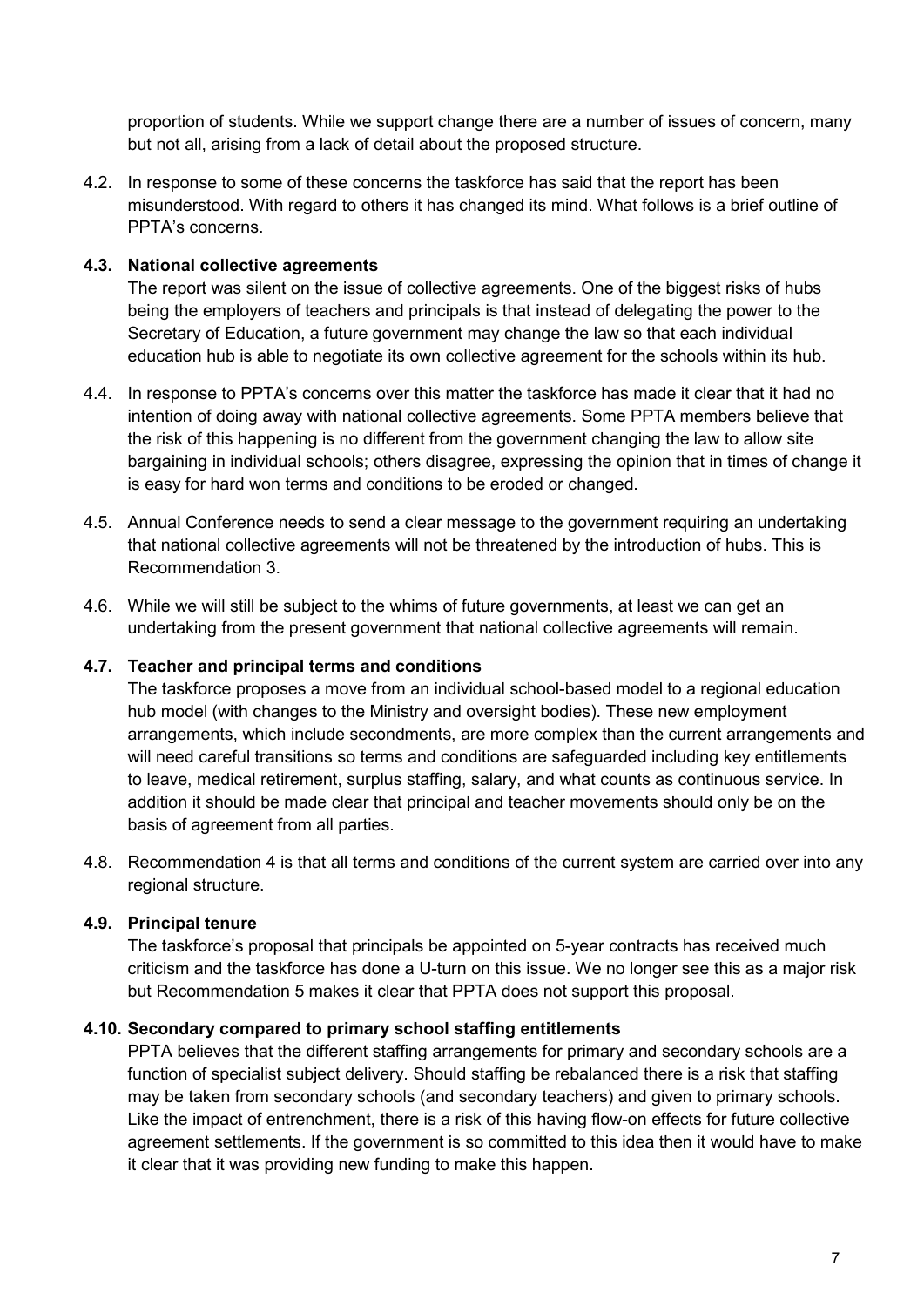#### **4.11. Teaching Council practising certificate and registration fees**

The report recommends that the Teaching Council has an expanded function in terms of the establishment of a Leadership Centre. Unless the Council is fully funded for this initiative then registration and practising certificate fees for teachers will be increased to pay for it. Hence Recommendation 5, that if the College of Educational Leadership goes to the Teaching Council then it needs to be fully centrally funded. Of course, this could be mitigated if payment of practising certificate fees was added as a permanent term and condition in the collective agreements.

#### **4.12. Change management and principal and teacher workload**

We are aware that any change, even for the better, will be accompanied by additional workload for teachers and principals, at least in the implementation phase. PPTA needs reassurance that change will be handled carefully, and that, in addition, PPTA will have representation on the Establishment Group. We suggest a pilot be established to give insight into the change process and to help identify what roles and services will be needed in the hub. After all, the success or otherwise of the hub model is dependent on the type (and quality) of the personnel who staff it.

#### **4.13. Lack of democratic representation on hub boards**

PPTA is concerned that the governance of the regional hubs lacks transparency and accountability. This could be addressed by having some of the hub board elected by parents from within the network of schools it serves.

#### **4.14. New complaints procedure**

While it seems reasonable that the hub would establish a complaints service, there would be implications for teachers' and principals' employment and these would need to be addressed. Any new complaints process should replace, not add to, existing processes. If the complaint service sits within the hub, then dealing with an allegation against a staff member risks undermining natural justice.

4.15. It also raises the question of where teachers' complaints go if a principal fails to act on them. There have been occasions when teachers have had to act as whistle blowers in order to have a financial, sexual harassment or health and safety issue addressed.

### **4.16. Key Performance Indicators (KPIs)**

We have some concerns about the use of KPIs as mentioned in the report because they bring to mind the recent experience with Better Public Service goals. PPTA supports a formative approach to reviewing schools and accepts that hubs will need to have a current and accurate picture of the schools it is responsible for if support is to be offered in an appropriate and timely manner. In the case of teachers' appraisal PPTA encourages ongoing, relationship-based, 'high support and high challenge' evaluation.

### **4.17. Transitions**

The taskforce has not really acknowledged that problems at transition points are largely a byproduct of the competitive funding system. The report's proposals about funding, zoning, better management of the network and increased collaboration may ameliorate some of the transition difficulties.

4.18. It's not clear why the report found it necessary to state a preference for middle schools, especially when it isn't accompanied by any credible research on why any particular structure might be better than another. Oddly, the report proposals don't reduce the number of transitions at all but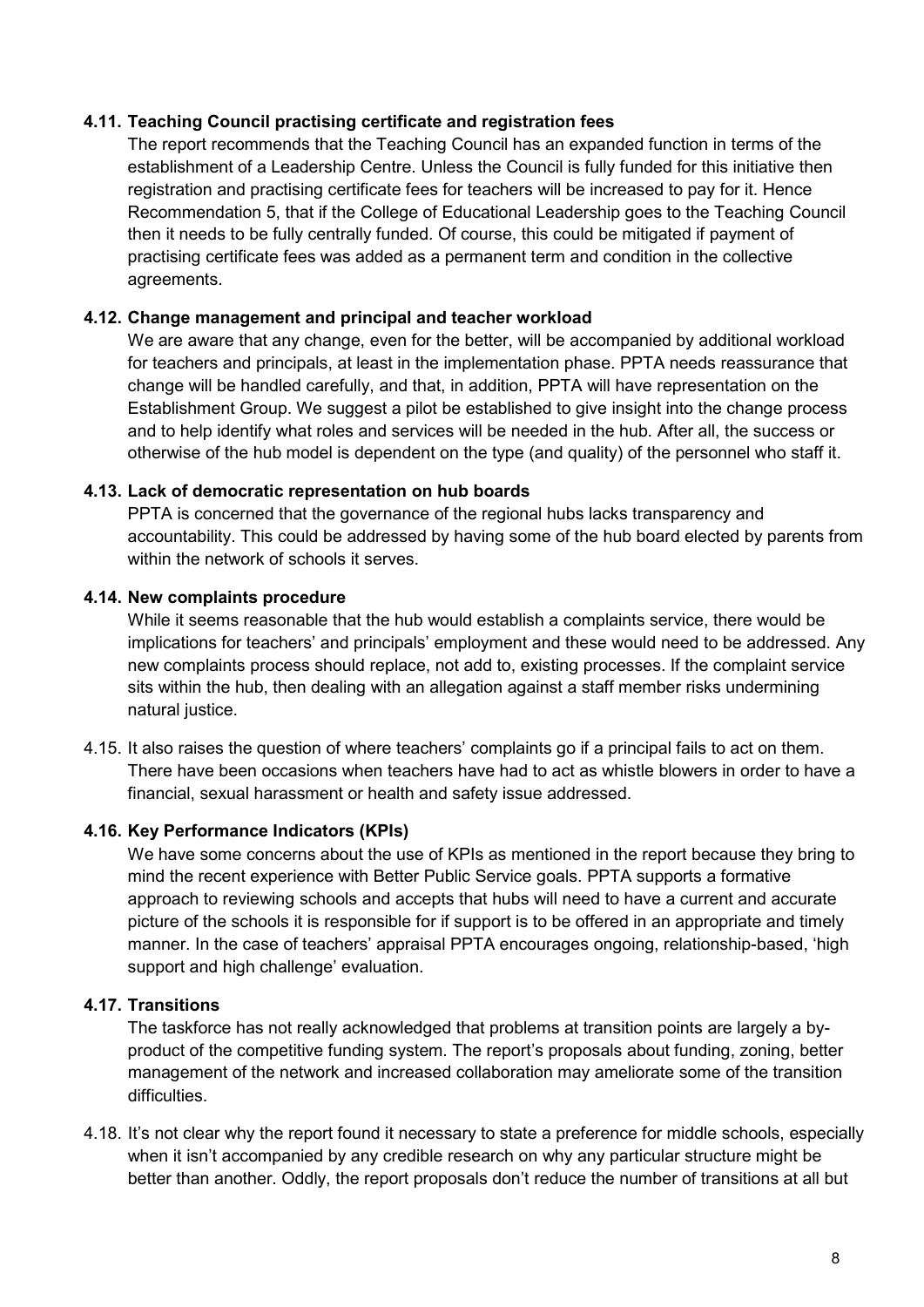simply suggest moving it to a more problematic point. There is already some evidence that middle schools aren't good at keeping Year 9 and 10 students up to speed with their peers already at secondary school and releases them ill-prepared for the secondary environment at Year 11.

- 4.19. Further, the taskforce acknowledges that its proposals are unlikely to work in rural communities but is untroubled by the educational consequences of increasing the incoherence of the school system. Nor does it give any consideration of the impact on nation-wide sporting and cultural events that are reliant on a secondary school structure. The taskforce needs to properly consider the consequences of further fragmentation of the school network. If the taskforce wants to get rid of intermediate schools, the cheapest and least disruptive option is to merge them with secondary schools to form Year 7-13 schools.
- 4.20. This is another area where negative feedback has led to the taskforce backpedalling on its original proposal stating that this would be a decision for the network of schools to make sometime in the future.

#### **4.21. More flexibility within schools**

It is unclear exactly what the taskforce mean by schools being more flexible. New Zealand schools are littered with the remnants of policy developed by enthusiasts, poorly implemented and under resourced, and teachers are left trying to knit the pieces together and deal with the unintended consequences. Fresh in teachers' memories is the push for modern learning environments which was promoted by the ministry and some architects, despite the concerns first expressed by teachers and now being repeated by parents.

4.22. Given the workload hubs will have and the challenges in establishing working relationships, probably the last thing they need to do is dedicate time and money to speculation about the future; getting the present right will be hard enough. The key is developing a system that is able to adapt and change.

#### **4.23. Employment-based ITE**

PPTA is concerned that the taskforce sees employment-based ITE as the solution to the teacher shortage and chose not to suggest more straight forward solutions like studentships. Schoolbased teacher education makes very significant demands on associate teachers without adequate recompense or time. Teacher workload is such that teachers are not looking for extra tasks, so providers already struggle to find sufficient associate teachers. If school-based training is to succeed, concerns about the compressed nature of the courses and the unrealistic demands on associate teachers will have to be addressed. Establishing mentoring as a career path option might be one option, as would making schools-based positions supernumerary.

#### **4.24. The cost**

Finally, a regular question at consultation meetings concerned the cost of the proposed system, whether it was affordable. The taskforce responded that Treasury was undertaking an analysis of the costs. It is possible that this will be included in the final report to the minister. It is essential that additional funds are provided in Vote Education to meet any changes: the new structure must not be established from funds diverted from teaching and learning.